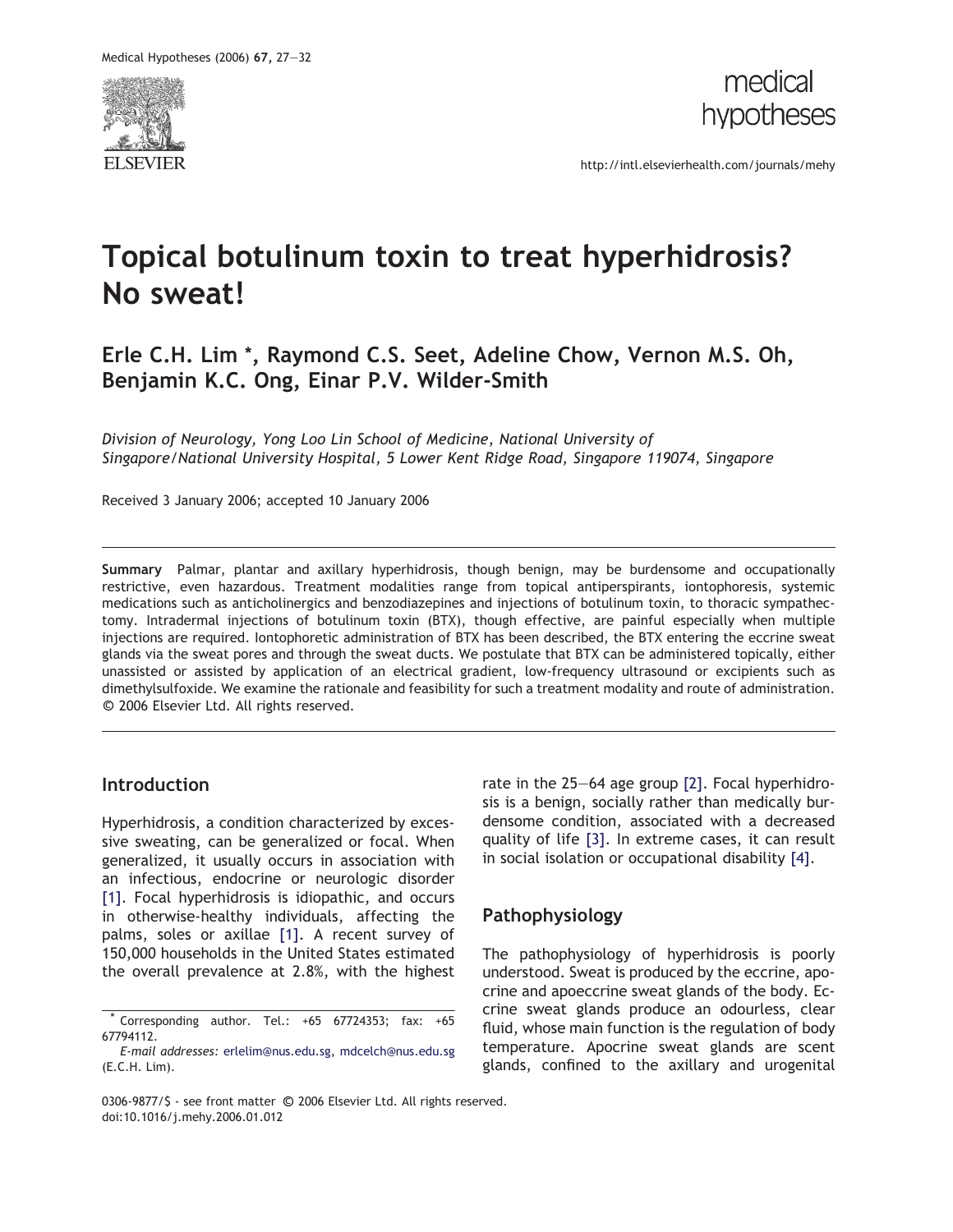regions, that produce odoriferous secretions. Mixed or apoeccrine sweat glands, are mainly found in the axillary and perianal regions [5]. Eccrine sweat glands are innervated by cholinergic fibers from the sympathetic nervous system. The function of apocrine sweat glands is mainly mediated through hormones. Eccrine sweat glands are responsible for focal hyperhidrosis. Eccrine sweat glands are most densely located in the forehead and soles of the feet, followed by the palms and cheeks [1,5].

The sweat glands of patients with focal hyperhidrosis have not been shown to differ in structure, size or number from normal [1]. Instead, the condition is thought to represent a complex dysfunction of the autonomic nervous system, involving both the sympathetic and parasympathetic pathways [1].

#### Current treatment modalities

The current treatments for focal hyperhidrosis vary in efficacy, duration of effect, side effects, cost, ease of administration and performance. These are summarized in Table 1. Therapy can be divided into medical (topical, iontophoresis, intradermal injections, systemic) and surgical options.

#### Hypothesis: using topical botulinum toxin (BTX) to treat hyperhidrosis

Intradermal injections of botulinum toxin (BTX) are the best-studied treatment to date for focal hyperhidrosis [1]. Though effective, intradermal injections of botulinum toxin are very painful and often require the use of topical [6], vibrational [7] or regional anesthesia [1,8] for patient comfort. Kavanagh et al. have described the successful iontophoresis of BTX to treat palmar hyperhidrosis in two patients [9]. We hypothesize that BTX can be administered topically, without the need for iontophoresis. If topical application works, then BTX can be prepared in an inert vehicle and applied as a cream or gel and the effective, painless treatment of hyperhidrosis will be possible.

#### BTX: mode of action

BTX is derived from the exotoxin of Clostridium botulinum. It comprises a light and heavy chain, linked by a disulphide bond. Commercially available BTX contains complexing proteins that stabilize the preparation [10]. After gaining access into target tissues, BTX is internalized after the

heavy chain binds to glycoprotein receptors on cholinergic nerve terminals [11,12]. The light chain of BTX then binds with high specificity to the SNARE (soluble N-ethylmaleimide-sensitive factor attachment protein receptor) protein complex, after which it proteolytically cleaves target proteins, which normally serve to allow the docking of the acetylcholine-containing vesicles to the inner surface of the synaptic membrane (Fig. 1). This chemical denervation is terminated when SNARE protein complex turnover is restored [11,13]. BTX has been described to have a duration of action of up to 2 years in treating focal hyperhidrosis [14].

#### BTX without needles

Although usually injected, either intramuscularly, intradermally or subcutaneously, BTX can be administered without needles. Systemic botulism has been described to occur after the ingestion of contaminated canned food, as well as by the inhalation of intranasal BTX [13].

Focal hyperhidrosis has been successfully treated in two patients by iontophoresis of BTX. It is believed that BTX can traverse the sweat ducts (Fig. 2) which open onto the surface [9,15], hence it can be directly delivered to the eccrine sweat glands.

### Topical administration of BTX

Topically administered drugs may be absorbed by: (1) penetration of the cutaneous layer, e.g. testosterone [16] and estradiol [17] or (2) transport via the sweat pores, e.g. acetylcholine or lidocaine [1]. Topically-administered BTX would reach target eccrine glands via the latter method. The palmar glabrous skin has the highest density of sweat pores [18], making it eminently suitable for topical BTX treatment. Intuitively, (1) pore size and (2) osmotic gradient would be directly proportional to rate of absorption of BTX, whereas (3) size of the molecule would bear an inverse relationship. Application of an electrical gradient (iontophoresis), or low-frequency ultrasound (sonophoresis) [19], can also positively influence transport of BTX into the sweat glands.

### How can BTX be topically administered to treat focal hyperhidrosis?

Topical administration of BTX can be unassisted (i.e. without external influences) or assisted. In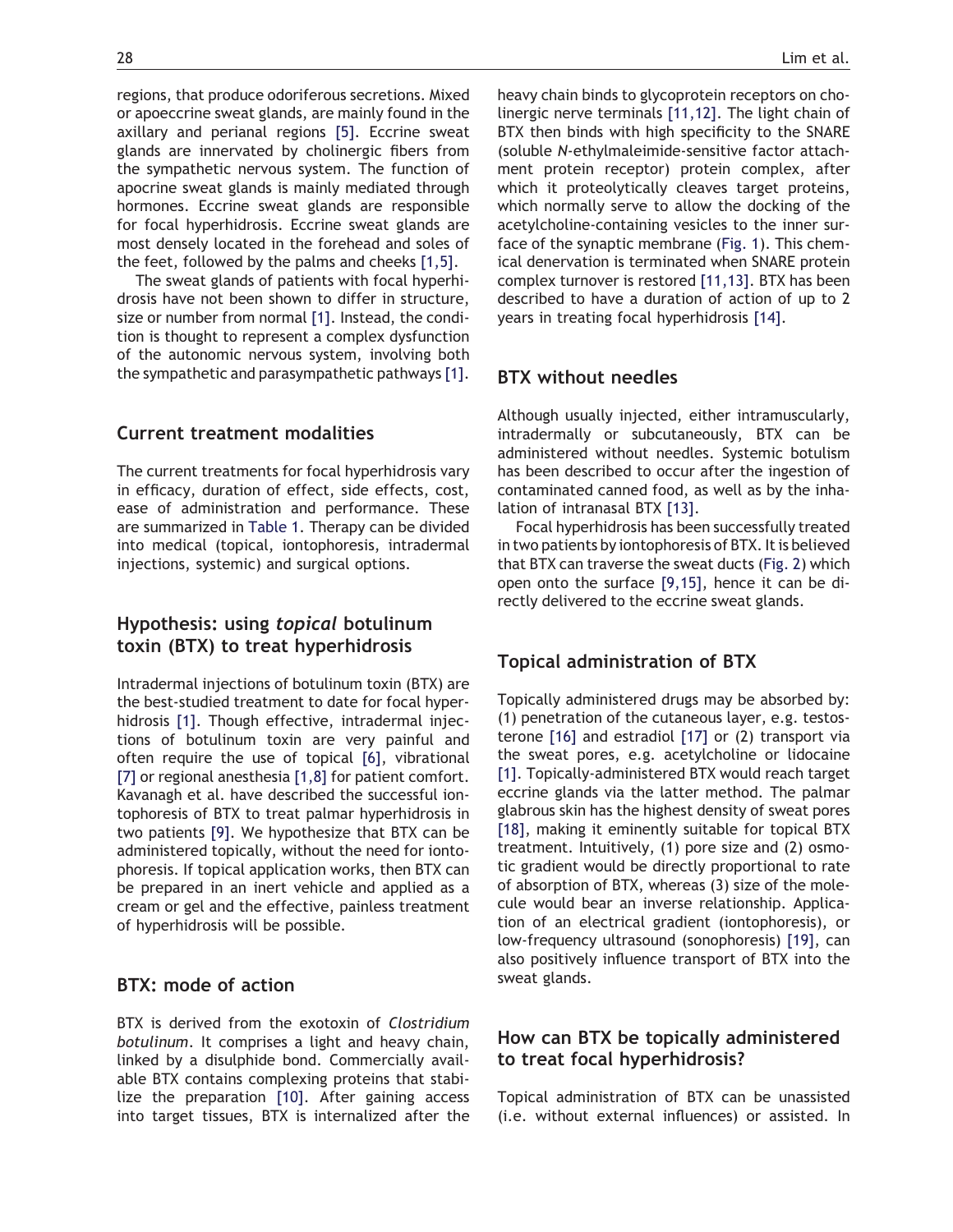| Table 1                                             | Current therapeutic modalities for focal hyperhidrosis [1]                                                                           |                                                                                                                                                  |                                                                                                                             |                                                                                                |                                                                                                  |                                                                                                                                      |                                                                                                                        |
|-----------------------------------------------------|--------------------------------------------------------------------------------------------------------------------------------------|--------------------------------------------------------------------------------------------------------------------------------------------------|-----------------------------------------------------------------------------------------------------------------------------|------------------------------------------------------------------------------------------------|--------------------------------------------------------------------------------------------------|--------------------------------------------------------------------------------------------------------------------------------------|------------------------------------------------------------------------------------------------------------------------|
| Technique                                           | What technique<br>entails                                                                                                            | Mechanism of<br>action                                                                                                                           | or performance<br>administration<br>Ease of                                                                                 | Efficacy                                                                                       | Duration of<br>benefit                                                                           | Side effects                                                                                                                         | disadvantages<br>Cost/                                                                                                 |
| Aluminium<br>chloride<br>Medical                    | (palm/sole/axillae)<br>$20 - 25%$ Aluminium<br>chloride solution<br>applied topically<br>every 24-48 h                               | eccrine gland or<br>secretory cells<br>obstruction of<br>atrophy of<br>Mechanical                                                                | Easy                                                                                                                        | Improvement<br>within 3<br>weeks                                                               | disappears with<br>(within $48h$ )<br>cessation of<br>Short-term.<br>treatment<br><b>Benefit</b> | irritation (33%<br>stinging and<br>of patients)<br><b>Localized</b><br>burning,                                                      | Inexpensive/<br>messy                                                                                                  |
| lontophoresis                                       | which an electric<br>current is passed<br>feet in a shallow<br>water, through<br>Placing hands/<br>container of                      | duct by charged<br>obstruction of<br>eccrine gland<br>disruption of<br>$\delta$<br>particle or<br>Postulated<br>secretion<br>particle<br>charged | week for at least<br>$6-10$ treatments<br>treatment, 4X/<br>30-40 min per<br>before benefit<br>but requires<br>Fairly easy, | 80-100% efficient<br>controlled trials.<br>in uncontrolled<br>randomized<br>No large<br>trials | Medium-term<br>(months)                                                                          | acrocyanosis<br>and edema<br>Erythema,<br>vesicles,<br>burning,<br>tingling,                                                         | Contraindicated<br>inexpensive/<br>pacemakers<br>consuming.<br>in pregnant<br>those with<br>women or<br>Fairly<br>time |
| botulinum<br>Intradermal<br>toxin                   | toxin intradermally<br>Injection (palms,<br>and 20 injection<br>with botulinum<br>sites per palm)<br>soles, axillae)<br>100 to 100 U | from (presynaptic)<br>of acetylcholine<br>Inhibits release<br>sympathetic<br>nerves                                                              | Fairly easy                                                                                                                 | Very effective                                                                                 | Medium-term<br>(months)                                                                          | Transient intrinsic<br>muscle weakness,<br>compensatory<br>hyperhidrosis                                                             | Expensive/<br>painful                                                                                                  |
| Anticholinergic<br>medications                      | Ingestion of oral<br>anticholinergic<br>medications                                                                                  | of neuroglandular<br>and interruption<br>acetylcholine<br>ðf<br>Inhibition<br>signalling<br>synaptic                                             | Easy                                                                                                                        | Fairly effective                                                                               | cessation of<br>Short-term.<br>disappears<br>treatment<br>Benefit<br>with                        | urinary retention,<br>constipation and<br>blurred vision,<br>tachycardia<br>Dry mouth,                                               | hexpensive/<br>side effects<br>Limited by<br>(systemic)                                                                |
| sympathectomy<br>Endoscopic<br>thoracic<br>Surgical | excision, clamping,<br>the sympathetic<br>or ablation with<br>cautery or laser<br>Destruction of<br>transection<br>ganglia by        | Sympathetic<br>denervation                                                                                                                       | skilled surgeon<br>Requires<br>Difficult.                                                                                   | Very effective                                                                                 | Long-term<br>(years)                                                                             | neuralgia, Horner's<br>gustatory sweating,<br>phantom sweating,<br>syndrome, hemo/<br>pneumothorax<br>Compensatory<br>hyperhidrosis, | dependent<br>Expensive/<br>operator-                                                                                   |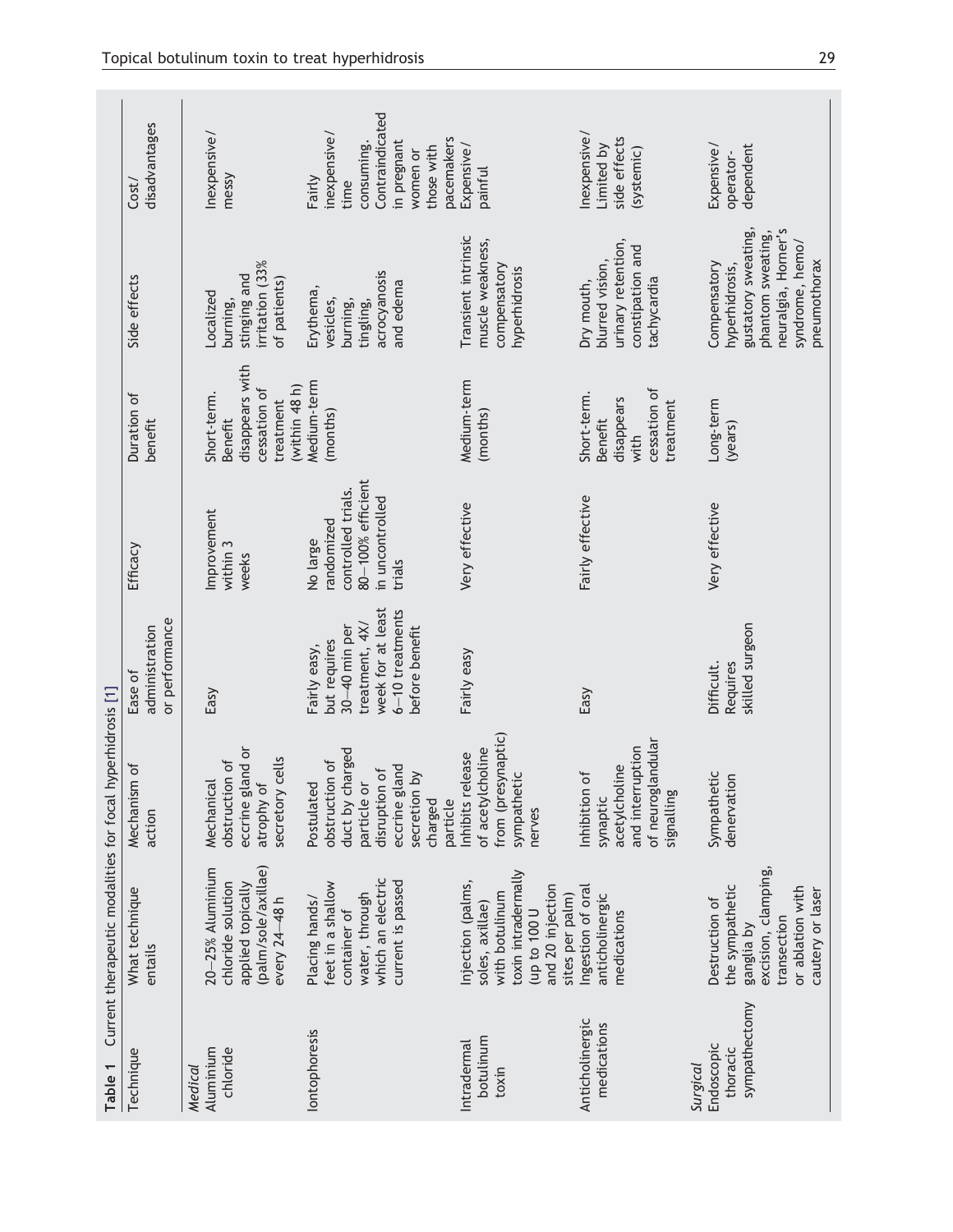

Figure 1 Action of Botulinum toxin at the presynaptic neuroglandular terminal. The scissors indicate cleavage sites of the various Botulinum exotoxins (indicated in bold below) [7].

the former technique, the hyperhidrotic hand (or foot) can be immersed in a shallow container of BTX reconstituted in normal saline. Factors that are likely to influence the success of this method of administration include: (1) concentration, (2) temperature of the solution and (3) size of the sweat pores. In order to ensure large sweat pore size, it may be necessary to warm the surface of the palm or sole first (e.g. with a heat lamp).

Assisted techniques of application of BTX include the application of a small electrical current (iontophoresis), low-frequency ultrasound (sonophoresis), or the use of excipients such as dimethyl sulfoxide in the diluent to increase absorptive properties.

Recently, Benecke et al. have described efficacy of Xeomin, a form of BTX free of complexing proteins [20]. This smaller molecule of BTX may allow greater absorption of the toxin through the sweat pores. It may well be that the light chain of BTX, which is the active component of the molecule that cleaves the SNARE proteins, may be all that is required to decrease eccrine secretion. Therefore, it is possible that formulations containing only the light chain of

botulinum toxin (reconstituted in gel or cream form), may be all that is required to treat hyperhidrosis in the future.

#### Summary

Focal hyperhidrosis, which is a social rather than medical burden, may effectively be treated by multiple intradermal injections of BTX. This procedure is painful, and physicians have resorted to local as well as regional anesthesia in an effort to ameliorate the pain. Iontophoresis of BTX has been successful in two patients. BTX is thought to enter the eccrine sweat glands via the sweat pores, traversing the sweat duct. It is possible that application of low-frequency ultrasound may likewise be useful in increasing the rate at which BTX enters the sweat gland, and that the osmotic gradient alone may achieve this. The development of BTX, free of complexing proteins (resulting in a smaller molecule), may allow this technique for treating focal hyperhidrosis to become a reality.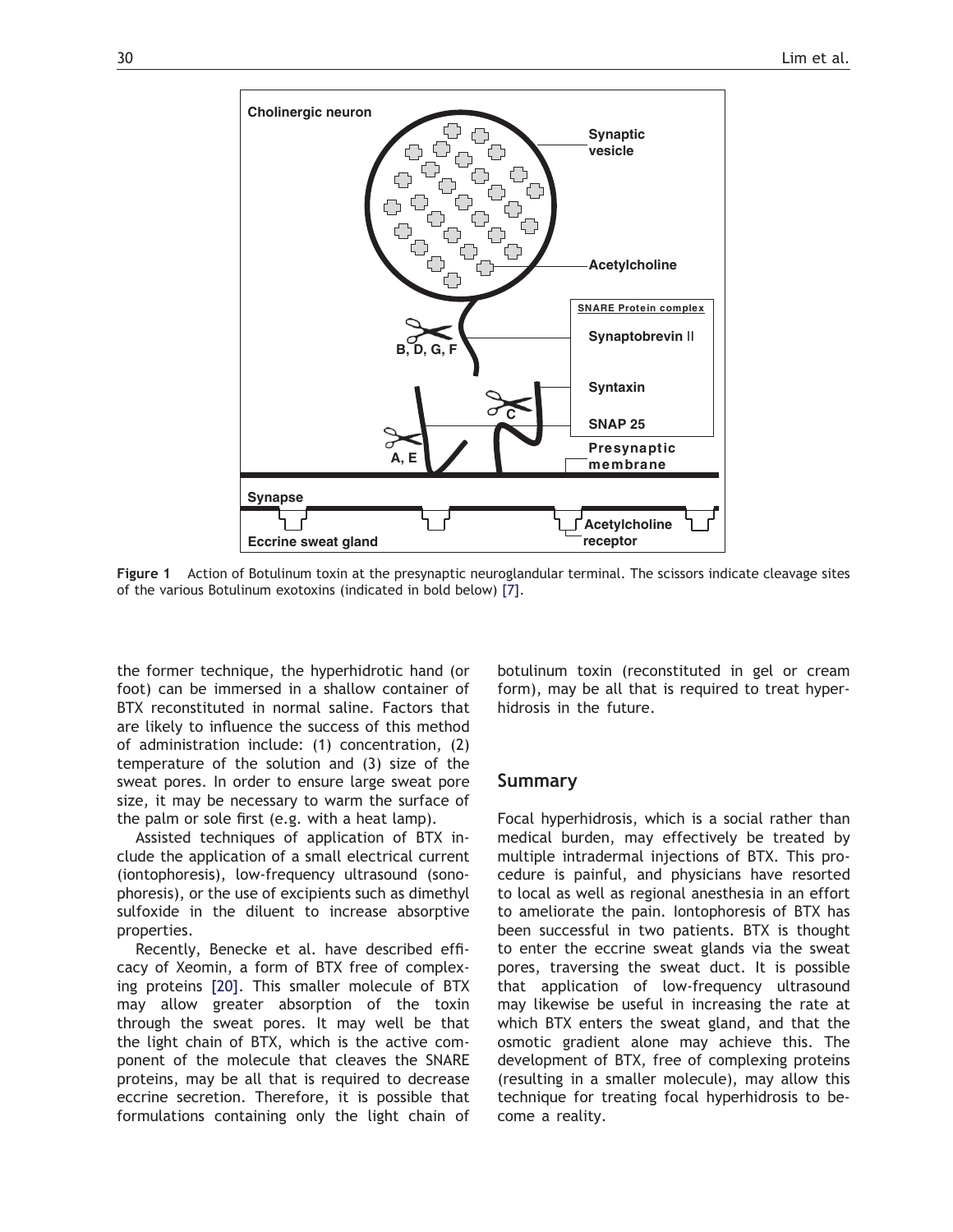

Figure 2 Cross section of skin showing uptake of BTX molecule into sweat gland via sweat duct.

#### References

- [1] Haider A, Solish N. Focal hyperhidrosis: diagnosis and management. CMAJ 2005;172:69–75.
- [2] Strutton DR, Kowalski JW, Glaser DA, Stang PE. US prevalence of hyperhidrosis and impact on individuals with axillary hyperhidrosis: results from a national survey. J Am Acad Dermatol 2004;51(2):241–8.
- [3] Campanati A, Penna L, Guzzo T, Menotta L, Silvestri B, Lagalla G, et al. Quality-of-life assessment in patients with hyperhidrosis before and after treatment with botulinum toxin: results of an open-label study. Clin Ther 2003;25: 298–308.
- [4] Stolman LP. Treatment of hyperhidrosis. J Drugs Dermatol 2003;2:521–7.
- [5] Sato K, Kang WH, Saga KT. Biology of sweat glands and their disorders I. Normal sweat gland function. J Am Acad Dermatol 1989;20(4):537–63.
- [6] Andre P. An easy and effective local anaesthesia for treating palmar hyperhidrosis with botulinum toxin injections: the Cry-ac system. J Eur Acad Dermatol Venereol 2003;17:246–7.
- [7] Smith KC, Comite SL, Balasubramanian S, Carver A, Liu JF. Vibration anesthesia: a noninvasive method of reducing discomfort prior to dermatologic procedures. Dermatol Online J 2004;10:1.
- [8] Blaheta HJ, Vollert B, Zuder D, Rassner G. Intravenous regional anesthesia (Bier's block) for botulinum toxin

therapy of palmar hyperhidrosis is safe and effective. Dermatol Surg 2002;28:666–71.

- [9] Kavanagh GM, Oh C, Shams K. BOTOX delivery by iontophoresis. Br J Dermatol 2004;151:1093–5.
- [10] Singh BR, Lopes T, Silvia MA. Immunochemical characterization of type A botulinum neurotoxin in its purified and complexed forms. Toxicon 1996;34: 267–75.
- [11] Dressler D, Saberi FA, Barbosa ER. Botulinum toxin: mechanisms of action. Arq Neuro-psiquiatr 2005;63: 180–5.
- [12] Tsui JK. Botulinum toxin as a therapeutic agent. Pharmacol Ther 1996;72:13–24.
- [13] Lim EC, Ong BK, Oh VM, Seet RC. Botulinum toxin: a novel therapeutic option for bronchial asthma. Med Hypotheses 2006;66:915–9.
- [14] Jankovic J. Botulinum toxin in clinical practice. J Neurol Neurosurg Psychiat 2004;75:951–7.
- [15] Monteiro-Riviere N, Inman A, Riviere J. Identification of the pathway of iontophoretic drug delivery: light and ultrastructural studies using mercuric chloride in pigs. Pharm Res 1994;11:251–6.
- [16] Kao J, Patterson FK, Hall J. Skin penetration and metabolism of topically applied chemicals in six mammalian species, including man: an in vitro study with benzo[a]pyrene and testosterone. Toxicol Appl Pharmacol 1985;81: 502–16.
- [17] Mahmoud A, Haberland A, Durrfeld M, Heydeck D, Wagner S, Schafer-Korting M. Cutaneous estradiol permeation, pene-